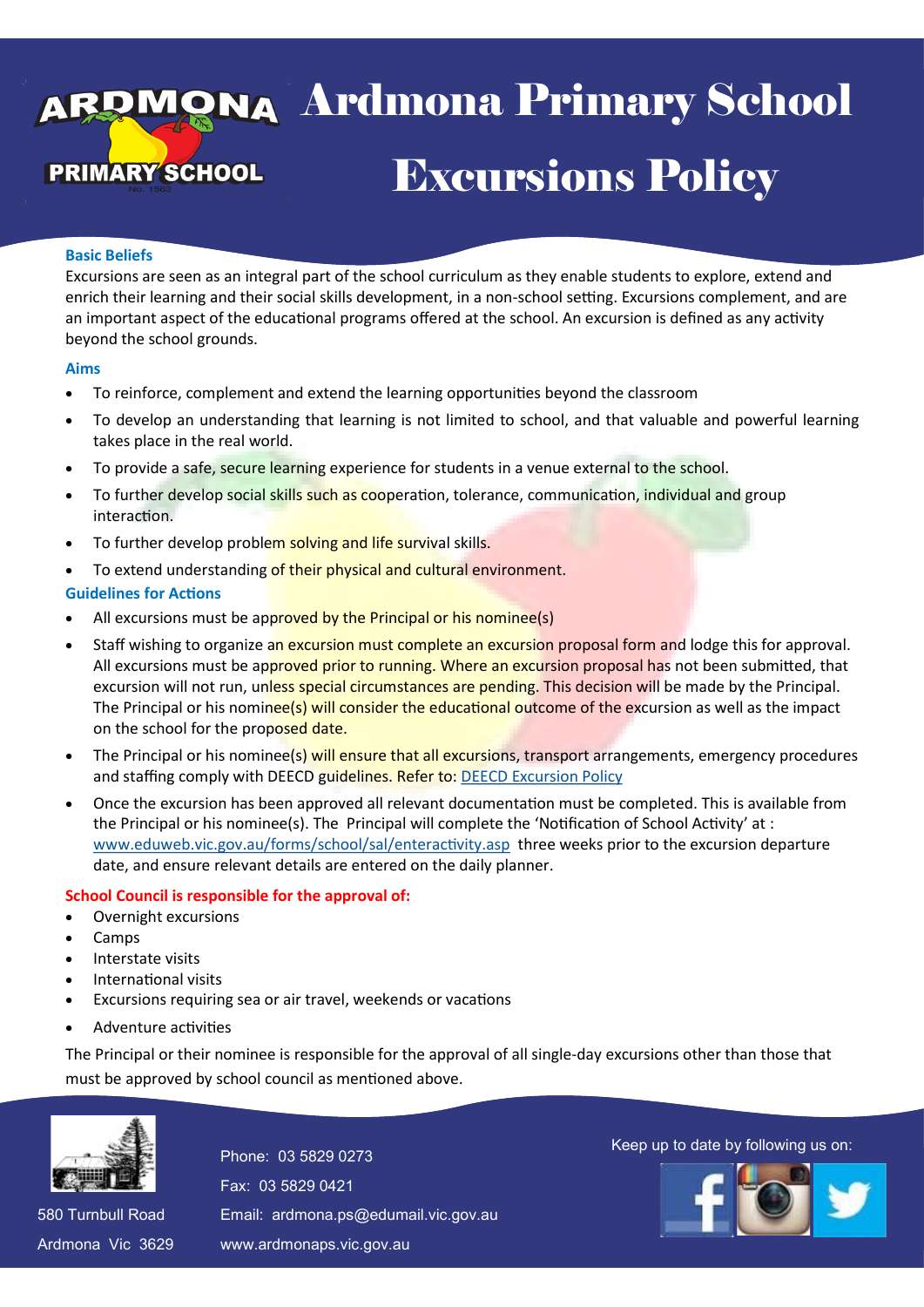## **Expectations**

- The Department's requirements and guidelines relating to preparation and safety will be observed in the conduct of all excursions.
- The principal or their nominee will ensure that full records are maintained regarding the camp/excursion.
- The principal or their nominee will ensure that adequate pre-excursion planning and preparation, including the preparation of students, takes place.
- Satisfactory arrangements will be made to provide continuous instruction for the students remaining at the school during the absence of staff accompanying an excursion.
- The Department of Education and Early Childhood Development (DEECD) will not be involved in any expense associated with the conduct of excursions. The school may choose to subsidise some excursions or some student's expenses.
- Prior to conducting a camp or excursion, the approval of the School Council or the principal will be obtained. Council must approve overnight or adventure activities. The Principal must approve these and other activities.
- Only children who have displayed sensible, reliable behaviour at school will be invited to participate in camps or excursions. Students and their parents/carers need to be made aware that acceptable standards of behaviour will be expected during a camp or an excursion.
- The emergency management process of the school will extend to and incorporate all camps and excursions.
- All DEECD requirements and guidelines that apply to the conduct of excursions are also applicable to all overseas and interstate (domestic) camps/excursions.

## **Program**

Prior to conducting a camp or excursion, the Department's requirements and guidelines relating to camps or excursions, will be rigorously observed.

## **Consideration in planning should include:**

- [Safety, Emergency & Risk Management](http://www.education.vic.gov.au/school/principals/spag/safety/Pages/excursionsafety.aspx#mainContent) , **including Bushfires**
- [Student Preparation](http://www.education.vic.gov.au/school/principals/spag/safety/Pages/preparation.aspx#mainContent)
- [Student Medical Information](http://www.education.vic.gov.au/school/principals/spag/safety/Pages/medicalinfo.aspx#mainContent)
- [Safety Guidelines for Education Outdoors](http://www.education.vic.gov.au/school/principals/safety/pages/outdoor.aspx#mainContent)

The principal or their nominee will ensure that full records are submitted to School Council regarding the camp/ excursion well in advance of the starting date of the event and that no camp/excursion occurs unless all the formal record keeping has been completed and approved.

Prior to conducting any camp, the formal approval of the School Council and principal will be obtained. In approving a camp or excursion, consideration will include:

- the contribution of the activity to the school curriculum
- the adequacy of the planning, preparation and organisation in relation to the school policy and the guidelines and advice provided by DEECD
- information provided by community groups and organisations that specialise in the activity proposed
- appropriateness of the venue



580 Turnbull Road 580 Turnbull Road Ardmona Vic 3629 Ardmona Vic 3629 Fax: 03 5829 0421 Fax: 03 5829 0421 Email: ardmona.ps@edumail.vic.gov.au Email: ardmona.ps@edumail.vic.gov.au www.ardmonaps.vic.gov.au www.ardmonaps.vic.gov.au

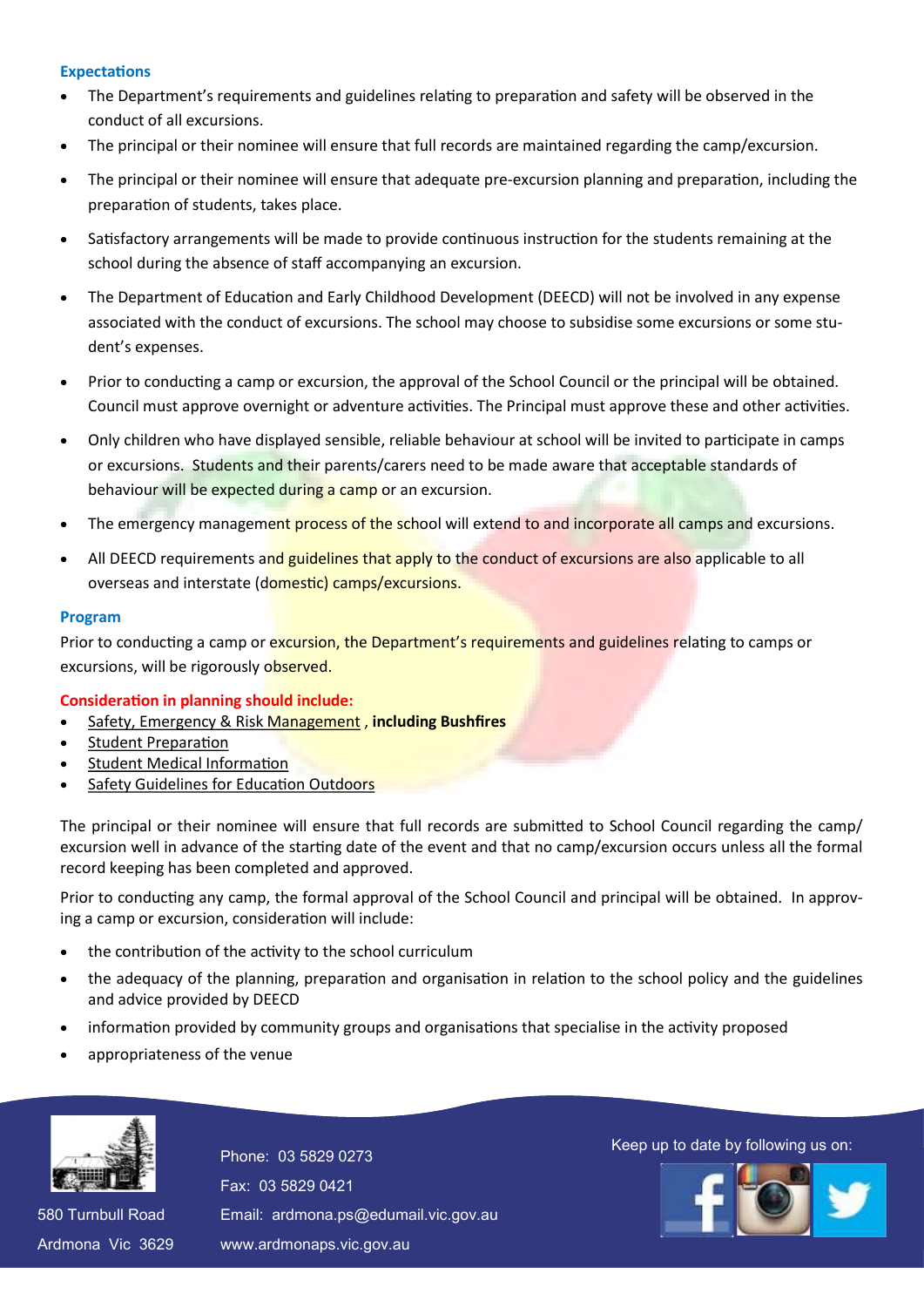- the provisions made for the safety and welfare of students and staff
- the experience and competence of staff relevant to the activities being undertaken
- the adequacy of the student supervision
- the high risk nature of some activities
- emergency procedures and safety measures
- staff-student ratios
- student experience

Students not attending a camp or excursion will be placed in another class and have an appropriate learning program provided by the class teacher.

Prior to the camp or excursion parent/carers are to be made aware that DET does not provide student accident cover and that they need to make their own arrangements for cover.

## **Arrangements for Payments**

- All efforts will be made not to exclude students simply for financial reasons. Parents experiencing financial difficulty, who wish for their children to attend an excursion, are invited to discuss alternative arrangements with the Business Manager. Decisions relating to alternative payment arrangements will be made by the Business Manager in consultation with the appropriate staff, on an individual basis.
- All families will be given sufficient time to make payments for excursions. Parents will be provided with permission forms and excursion information clearly stating payment finalization dates. Children whose payment have not been finalized at least 24 hours prior to the departure date will not be allowed to attend unless alternative payment arrangements have been organized with the Business Manager.
- Office staff will be responsible for managing and monitoring the payments made by parents and will provide organizing teachers with detailed records on a regular basis.

## **Teacher Responsibilities**

- A designated "Teacher in Charge" will coordinate each excursion.
- The Teacher in Charge must provide the General Office with a final student list as well as posting a copy on the school intranet and daily bulletin.
- In the case where an excursion involves a particular class or year level group, the organizing teacher will ensure that there is an alternative program available for those students not attending the excursion.
- All students must have returned a signed permission note and payment to be able to attend the excursion. Copies of completed permission notes and medical information must be carried by excursion staff at all times.
- The school will provide a first aid kit for each excursion. The teacher in charge is responsible for collecting these prior to leaving.
- The teacher in charge will communicate the anticipated return time with the general office in the case where excursions are returning out of school hours. Parents will be informed prior to students leaving for the excursion, that they can phone the office to receive an updated anticipated return time.
- Parents may be invited to assist in the delivery of excursions. Working With Children Check necessary.
- Only students that have displayed sensible, reliable behaviour at school will be permitted to participate in school excursions. Parents will be notified if their child is in danger of losing the privilege to participate in an excursion due to poor behaviour at school. The decision to exclude a student will be made by the Principal, Assistant Principal, in consultation with the organizing teacher. Both the parent and the student will be informed of this decision prior to the excursion.



580 Turnbull Road 580 Turnbull Road Ardmona Vic 3629 Ardmona Vic 3629 Fax: 03 5829 0421 Fax: 03 5829 0421 Email: ardmona.ps@edumail.vic.gov.au Email: ardmona.ps@edumail.vic.gov.au www.ardmonaps.vic.gov.au www.ardmonaps.vic.gov.au